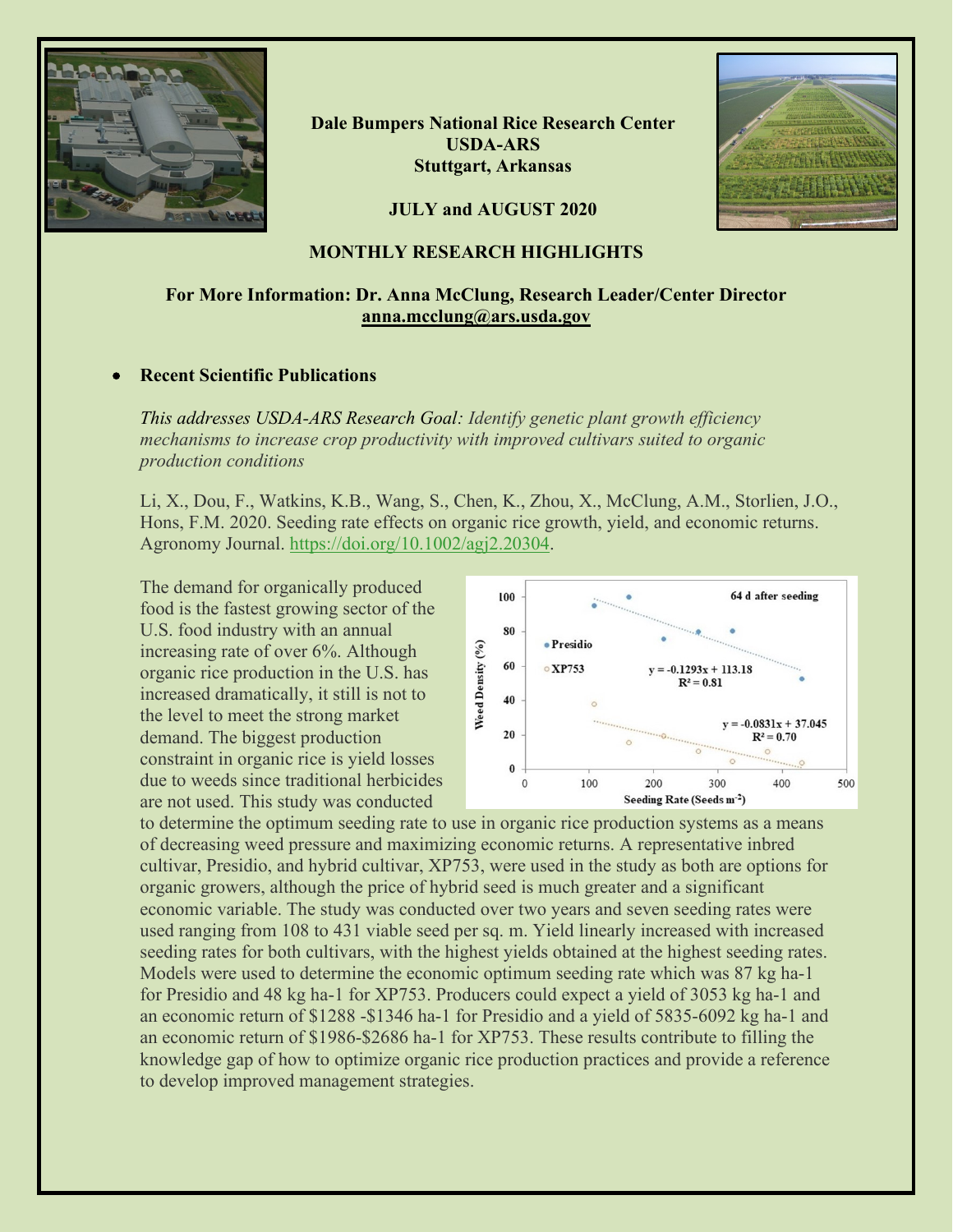## • **Technology Transfer**

### **Interactions with the Research Community**

On July 1st, Dr. Trevis Huggins, Geneticist and Curator of the Genetic Stocks Oryza (GSOR) collection, provided information to a researcher at Duke University regarding the optimal long-term storage conditions for rice seeds.

On July 2nd, Dr. Yulin Jia, Plant Pathologist, provided advice to a scientist at the National Institute of Crop Science, RDA, Korea on using markers linked to the broad spectrum *Pi-ta* blast disease resistance gene.

During mid-July, Dr. Ming-Hsuan Chen, Cereal Chemist, distributed rice samples of four varieties to all the southern state rice breeding programs along with the whole milling yield and head rice yield results from these samples obtained by the Federal Grain Inspection Service, Stuttgart, AR. These samples will be used to standardize milling machines in each state prior to milling samples from the 2020 research studies.

On July 22<sup>nd</sup>, Dr. Yulin Jia, Plant Pathologist, provided knowledge on the use of resistance genes to control rice blast disease to a US university rice breeder.

On August 4<sup>th</sup>, Dr. Yulin Jia, Plant Pathologist, became a Fellow of the American Phytopathological Society during a virtual award ceremony. Dr. Jia received this recognition based upon seminal contributions to the advancement of plant genetics, genomics and pathology, and to the development of effective control methods for rice diseases. He has focused most of his career on understanding the plant- pathogen interaction of the rice blast fungus, which is the most important disease threat to rice production around the world.

Dr. Yulin Jia chaired the APS-Chinese Society of Plant Pathology (CSPP) working group and teamed up with the Molecular Cellular Phytopathology subcommittee that organized

two symposia for the 2020 Plant Health- Annual Meeting of American Phytopathological Society (APS) that was held virtually in mid-August with about 2400 participants. Dr. Jia presented two talks titled 'Temperature impacts on the effectiveness of the rice blast resistance gene *Ptr*' and 'Structural and functional characterization of an atypical rice blast resistance gene *Ptr*'.

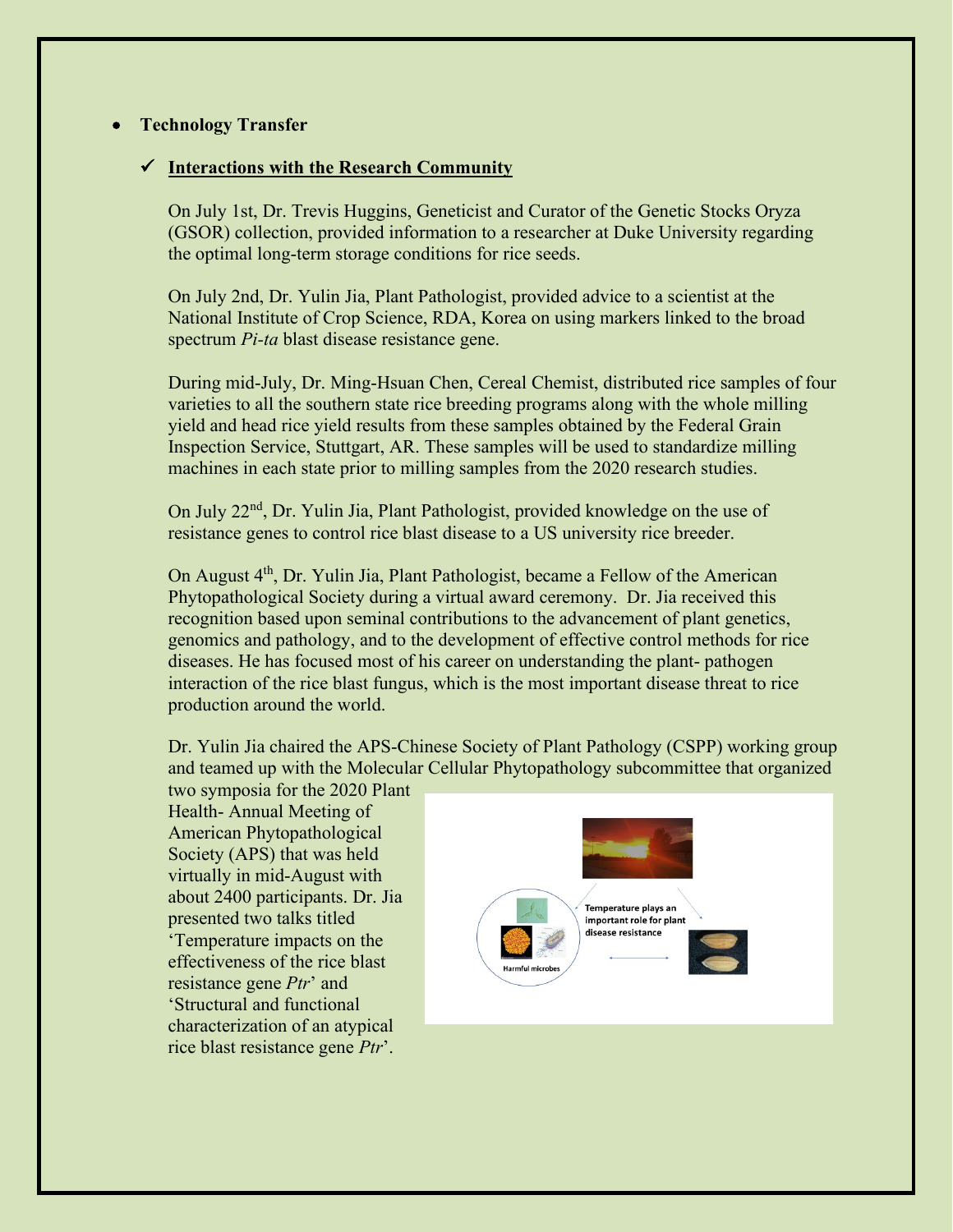# **Rice Germplasm Distributed**

During the month of July, 428 rice accessions from the Genetics Stocks *Oryza* (GSOR) collection were distributed to researchers in the United States, India, South Korea, Turkey and the United Kingdom.

During the month of August, 923 rice accessions from the Genetics Stocks *Oryza*  (GSOR) collection were distributed to researchers in the United States.

## • **Stakeholder Interactions**

On July 7, Dr. Anna McClung provided information on rice cultivars and production practices to a small business interested in producing shochu, a Japanese style vodka, in the USA.

Only July 20<sup>th</sup>, Drs. Anna McClung and Trevis Huggins presented an overview of pure seed production activities for several USDA-ARS rice cultivars and two pending new releases to the annual meeting of the Texas Rice Improvement Association, a non-profit foundation rice seed program in Beaumont, TX.

On July 31<sup>st</sup>, Drs. Yulin Jia and Anna McClung provided information to a New York state rice grower on identification of a rice disease and best management practices.

During August 12-25, Dr. Anna McClung met with growers from Arkansas, Texas, Mississippi, and South Carolina to discuss production of pure seed sources of USDA ARS rice varieties for commercial production in 2021.

# • **Education and Outreach**

Paul Braithwaite began working with Dr. Georgia Eizenga, Research Geneticist, on May 26, 2020. Previously, Paul spent over 13 years as an aircraft mechanic and recently he decided to return to college to be trained in Information Technology. This year Paul is gaining experience in rice research working with wild, ancestral species and unadapted rice germplasm. We are glad to have Paul, a non-traditional student employee, as part of the rice research team.



On July 13<sup>th</sup>, Dr. Anna McClung provided 10 rice samples of important

rice varieties from around the world for a "World Population and Food Prospects" class being taught by Dr. Bob Patterson at North Carolina State University.

On July 19 and August 13, Dr. Jinyoung Barnaby attended a virtual Korean-American Women in Science and Engineering (KWiSE) organizing committee meeting as the Washington DC chapter president to set up the 2020 nationwide KWiSE meeting, which will be held on October.